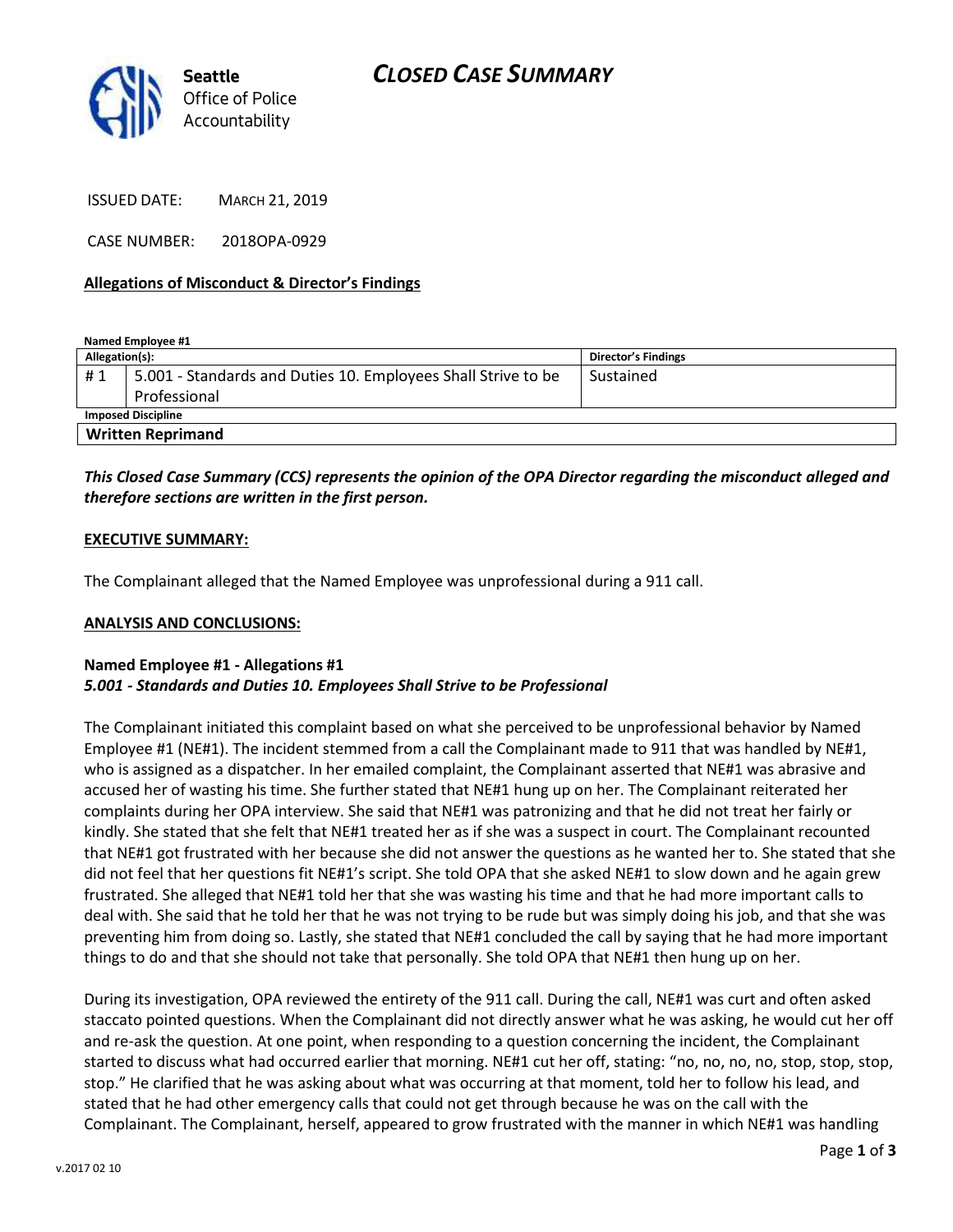



OPA CASE NUMBER: 2018OPA-0929

the call. She stated to him: "I don't understand. Why are you being so rude." NE#1 stated that he was not being rude and told her: "Take a breath. Take a breath. I'm not being rude. You're confused. It's early. I know you're tired, but I'm awake and on fire and I'm helping people with what you're helping with all day long." The Complainant then accused NE#1 of berating her with questions. He explained that he was required to ask her pointed questions and stated: "Either way, we have to move 'cause I have emergencies holding. We're really busy." NE#1 told her that it was not "personal" and that she had done a "good job." This did not appear to assuage the Complainant's concerns and she stated to NE#1: "No one's ever treated me like this." NE#1 told her that he was not treating her in any particular way. He explained that it was his job to ask pointed questions and to quickly process the call. The Complainant then alleged that NE#1 was patronizing her. He denied doing so, again explained what he was doing, and told her that he needed to "move on." He then disconnected the call after telling the Complainant that he had other emergencies, that it was not "personal," and that it was just "business."

As part of its investigation, OPA interviewed NE#1. He denied that he was unprofessional during this incident. He told OPA that he handled this call consistent with his training and experience. He stated that he understood his responsibility to be to obtain accurate and complete information from callers as quickly as possible and to then move on to other calls. NE#1 stated that, as part of his employment, he received training on handling calls professionally and efficiently. He explained that there was not necessarily a time limit for calls but the expectation was that dispatchers would complete calls as quickly as they could. NE#1 acknowledged that he was curt during the call, particularly at the end. However, he stated that it was a fairly long call, at approximately seven minutes. He noted that he did not say, as the Complainant contended, that she was wasting his time. NE#1 further noted that he did not hang up on the Complainant, but that he disconnected the call after telling her that he was going to do so.

SPD Policy 5.001-POL-10 requires that SPD employees "strive to be professional at all times." The policy further instructs that "employees may not engage in behavior that undermines public trust in the Department, the officer, or other officers." (SPD Policy 5.001-POL-10.) The policy further states the following: "Any time employees represent the Department or identify themselves as police officers or Department employees, they will not use profanity directed as an insult or any language that is derogatory, contemptuous, or disrespectful toward any person." (*Id*.) Lastly, the policy instructs Department employees to "avoid unnecessary escalation of events even if those events do not end in reportable uses of force." (*Id*.)

The 911 recording is clear that NE#1 did not use profanity during the 911 call, did not use derogatory and/or contemptuous language towards the Complainant, and did not yell or raise his voice. He was, however, repeatedly curt to the point of being rude and repeatedly cut the Complainant off. OPA can understand why the Complainant felt that NE#1 was being abrasive, dismissive, and condescending. Moreover, the manner in which NE#1 approached this case is not unique. OPA has now seen several cases in which individuals have alleged that NE#1 handled 911 calls unprofessionally. Indeed, OPA has seen more allegations of unprofessionalism against NE#1 in the past nearly two years than against any other dispatcher. There is no evidence in the record suggesting that this can be explained away by NE#1 taking more calls than average. Moreover, the argument that he is simply acting consistent with his training is countered by the fact that no other call taker receives OPA complaints at the same rate.